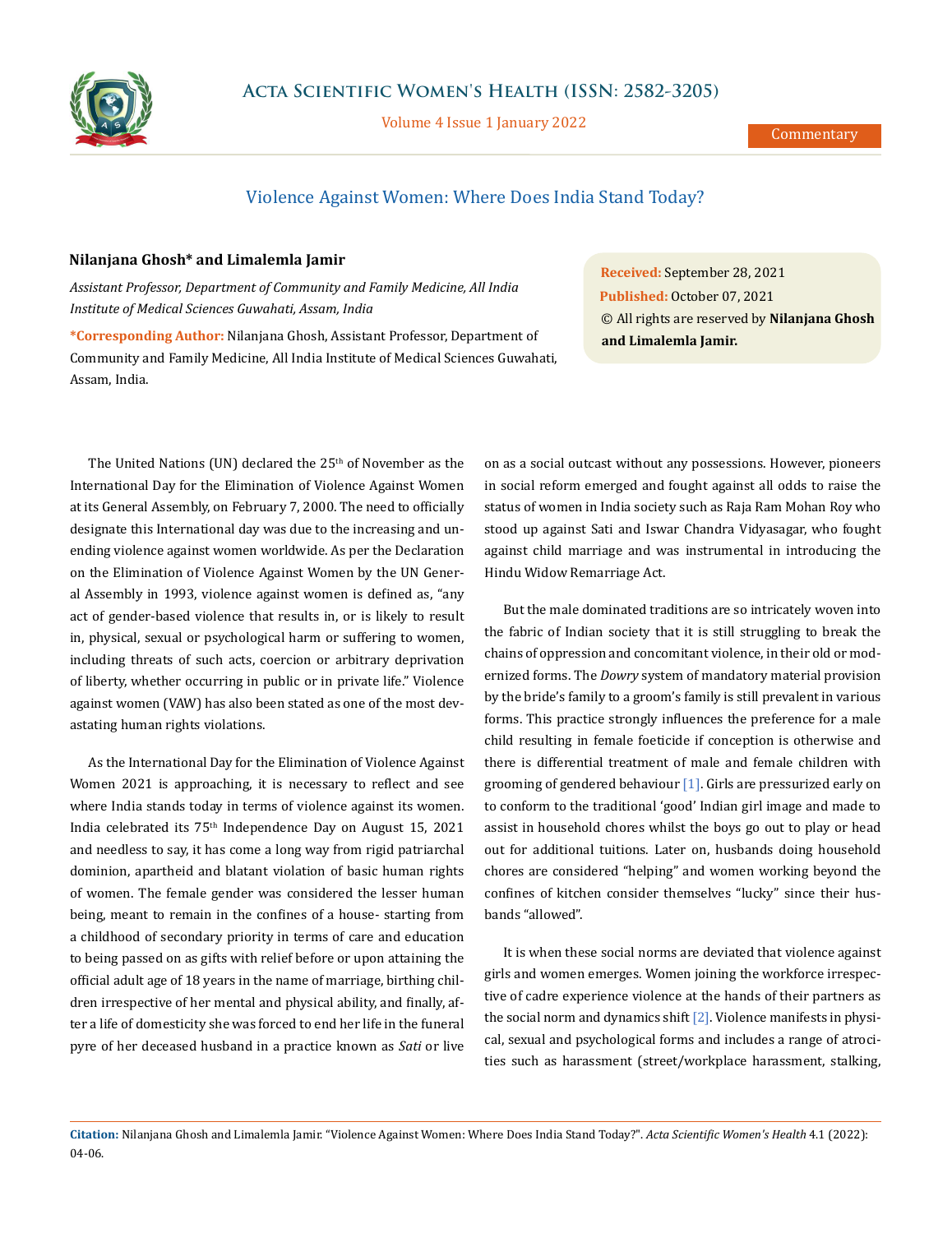cyber- harassment, forced marriage), sexual violence (child sexual abuse, forced sexual acts, unwanted sexual advances) intimate partner violence (battering, psychological abuse, marital rape, femicide); human trafficking; female genital mutilation; and child marriage  $\lceil 3 \rceil$ . It is concerning that India being the second most populous country in the world also ranks high on crime against women [4]. Most women across India prefer to adopt a silent and avoidant attitude towards acts of violence inflicted on them or those around them for fear of aggravating the perpetrator(s), facing the societal consequences or just the lack of safety nets [5]. Moreover, honour killings due to alleged dishonour to a family, caste or religion persist to this day and moving out of the in-laws' house to live as a nuclear family, by the daughter-in-law, not son-in-law, is still a "not a good Indian girl" thing. Women unable to bear a male child face higher violence at the hands of their partner, with subsequent psychological trauma and ill health  $[6]$ . So much violence is kept under wraps due to the stigma that in some instances, only when extreme steps are taken by the tortured woman such as attempted suicide or eventual death that relatives, acquaintances or society realize the extent of her suffering. Moreover, marriages breaking down due to immense physical torture, dowry deaths, beatings despite adjustments or addictions are still acceptable but incompatibility, verbal abuse, indifference to spouse, mental wear and tear are not yet considered unlawful by society though punishable under law. In fact, a tortured marriage is an easier cause for separation or divorce than a complete lack of compatibility. Adding to the mayhem is the plight of women who are supposedly elite or the educated, upper middle class. These women are not exempt from the "traditional" expectations and seldom report emotional and physical abuse for fear of social prestige and morality [7]. Many seek professional help in secrecy and this often does not reduce the acts of violence committed against them. Senior educated women who have faced and overcome violence need to come forward and support others in breaking the cycle of stigma and shame.

Indeed, it is high time for all citizens to introspect and speak up on violence faced by women. Breaking the glass ceiling through education and awareness, change in mindset through behaviour change communication needs to be done. Educational institutions can instil respectful attitude and behaviour among students, explore making martial arts training mandatory for females and communities can contribute towards ensuring safe spaces for girls and women. Medico-legal systems and law enforcement need to act 05

promptly and perpetrators should be brought to book without fear of intimidation. As India is strongly influenced by celebrity culture, the entertainment sector needs to get rid of the display of damsel in distress and knights in shining armour kind of portrayals. Additionally, the health care sector needs to train its workforce in managing mental health of women affected by violence.

To conclude, freedom is a basic human right, not to be fought for, not to be won, not to be given because one is born with it. India has a long way to go in making women feel free from the shackles of traditional bondages instead of subjecting her to violence when she tries to rise beyond the pre-defined boundaries. A "freedom revolution of mindset" is the call of the day if favourable indicators for the nation is desired to achieve the Sustainable Development Goals.

## **Bibliography**

- 1. Silverman JG., *et al*[. "Gender-based disparities in infant and](https://pubmed.ncbi.nlm.nih.gov/21199976/)  [child mortality based on maternal exposure to spousal vio](https://pubmed.ncbi.nlm.nih.gov/21199976/)[lence: the heavy burden borne by Indian girls".](https://pubmed.ncbi.nlm.nih.gov/21199976/) *Archives of Pe[diatrics and Adolescent Medicine](https://pubmed.ncbi.nlm.nih.gov/21199976/)* 165.1 (2011): 22-27.
- 2. [Mogford E. "When status hurts: dimensions of women's status](https://pubmed.ncbi.nlm.nih.gov/21705360/)  [and domestic abuse in rural Northern India".](https://pubmed.ncbi.nlm.nih.gov/21705360/) *Violence Against Women* [17.7 \(2011\): 835-857.](https://pubmed.ncbi.nlm.nih.gov/21705360/)
- 3. [Moore AM and Gover AR. "Violence Against Women: Reflecting](https://pubmed.ncbi.nlm.nih.gov/32830588/)  [on 25 Years of the Violence Against Women Act and Directions](https://pubmed.ncbi.nlm.nih.gov/32830588/)  for the Future". *[Violence Against Women](https://pubmed.ncbi.nlm.nih.gov/32830588/)* 27.1 (2021): 3-7.
- 4. Bandewar SV., *et al*[. "Five years post Nirbhaya: Critical insights](https://pubmed.ncbi.nlm.nih.gov/29650498/)  [into the status of response to sexual assault".](https://pubmed.ncbi.nlm.nih.gov/29650498/) *Indian Journal of Medical Ethics* [3.3 \(2018\): 215-221.](https://pubmed.ncbi.nlm.nih.gov/29650498/)
- 5. Nieder C., *et al*[. "Sexual Violence Against Women in India: Daily](https://journals.sagepub.com/doi/10.1177/1077801218824056)  [Life and Coping Strategies of Young Women in Delhi".](https://journals.sagepub.com/doi/10.1177/1077801218824056) *Violence Against Women* [25.14 \(2019\): 1717-1738.](https://journals.sagepub.com/doi/10.1177/1077801218824056)
- 6. [Weitzman A. "The Sex of Firstborn Children and Intimate Part](https://pubmed.ncbi.nlm.nih.gov/30915920/)ner Violence in India". *[Violence Against Women](https://pubmed.ncbi.nlm.nih.gov/30915920/)* 26.6-7 (2020): [590-613.](https://pubmed.ncbi.nlm.nih.gov/30915920/)

**Citation:** Nilanjana Ghosh and Limalemla Jamir. "Violence Against Women: Where Does India Stand Today?". *Acta Scientific Women's Health* 4.1 (2022): 04-06.